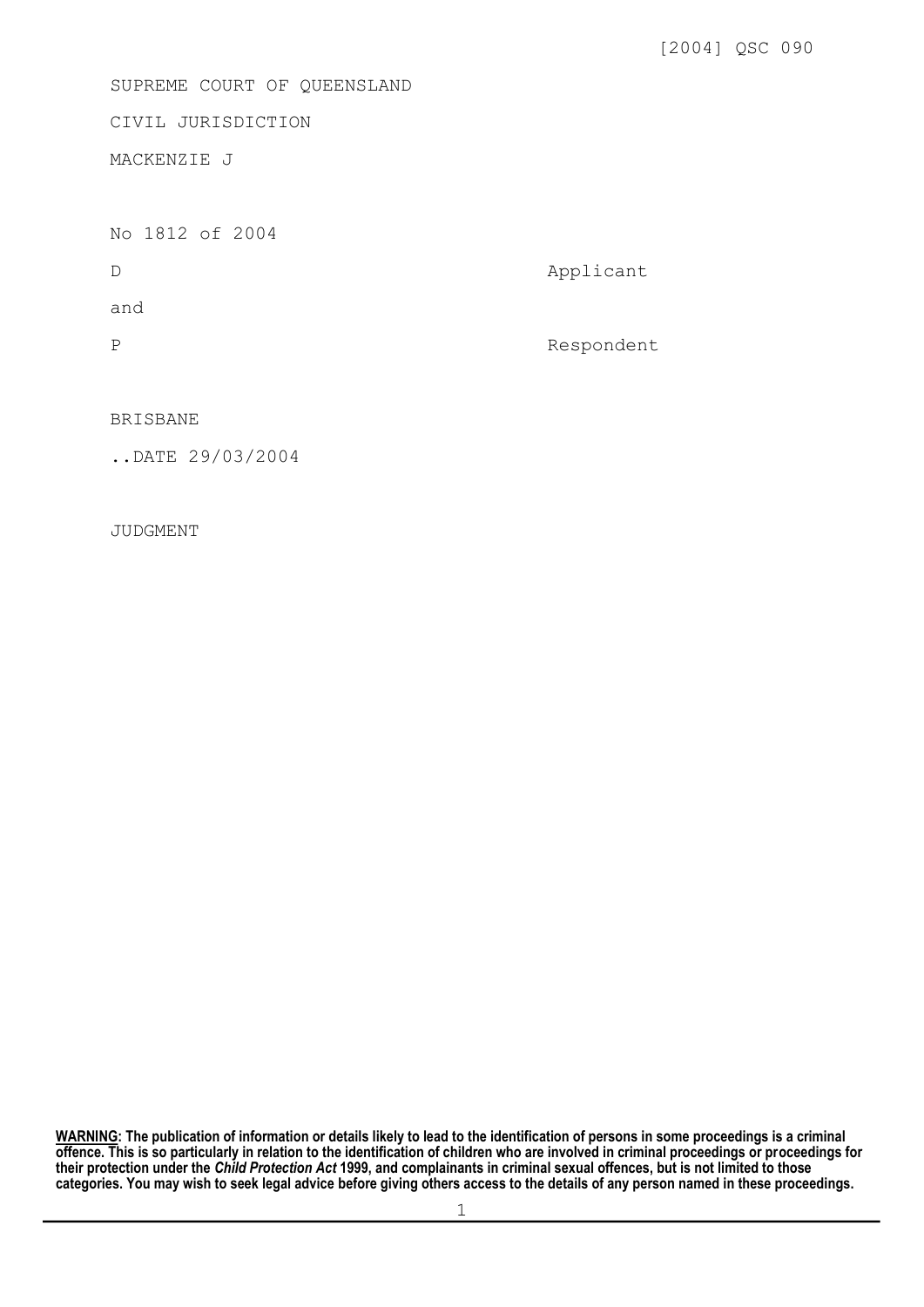HIS HONOUR: The respondent to this application under the Criminal Offence Victims Act (1995) pleaded guilty to carrying on the business of trafficking in cannabis as well as the personal offences of a sexual nature upon which the application is based. They were committed on the applicant when she was 15 years of age; she is now 18.

The respondent had a clientele of young people in his business. On the day of the offences, the applicant went to his home to purchase cannabis. While she was there, she consumed alcohol and smoked cannabis. There were others present at various times. She decided to stay for the night because she did not want to go home drunk. She was subsequently given amphetamines by the respondent. She was then persuaded by him to go to his bedroom where he put the question to her what he would get in return for the drugs he had given her.

He took his jeans off and exposed himself. He then briefly forced his penis into her mouth. He told her to remove her jeans and underwear and lie on the bed on her stomach. He then had sexual intercourse with her from behind. He then performed oral sex on her, kissed her on the mouth and again penetrated her vagina. After that he committed sodomy on her. He again tried to force his penis into her mouth but she bit him.

The personal offences to which he pleaded guilty were two offences of unlawful carnal of a girl under 16, one of sodomy

**30**

**20**

**1**

**10**

**40**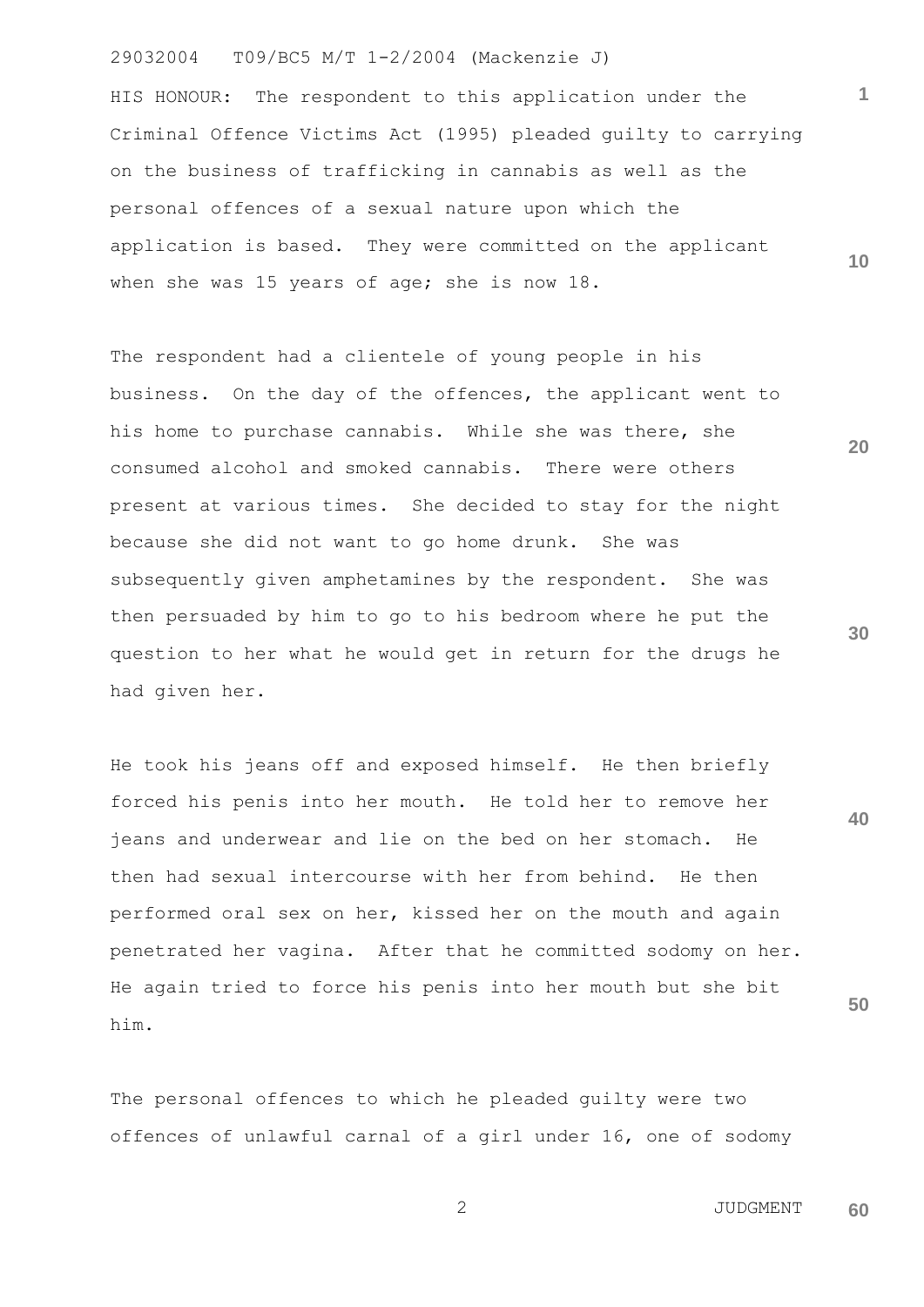and two of unlawfully and indecently dealing with a girl under 16. He was sentenced on the basis that the applicant was not a consenting party but that he had an honest and reasonable but mistaken belief as to consent.

**20 30** The applicant suffered only minor physical discomfort from the offences but, needless to say, she felt degraded by the experience. Afterwards, she says, she lost self-esteem and has bad memories of the event as well as a concern she may have contracted AIDS. Fortunately, tests have proved negative in that regard. She says also that the incident has affected her capacity to have the degree of intimacy in personal relationships that she thought would be normal. Notwithstanding that, she has been in a stable relationship for four years and had a son in July 2002. She also claimed a history of sexual interference by her father when she was about six. However, nothing of the type that occurred in this case happened in those incidents, and she said she does not remember them as vividly as the present ones.

She was somewhat rebellious in the family and school environment before the relevant events and, according to her affidavit, had actually left school by then.

**50** Dr McGuire, a psychiatrist, reports that in her opinion the applicant has a diagnosable psychiatric disorder, post traumatic stress disorder, as evidenced by her symptoms of flash-backs, nightmares, avoidance of cues reminding her of the incident, anxiety and depression. She considers the

> 3 JUDGMENT **60**

**1**

**10**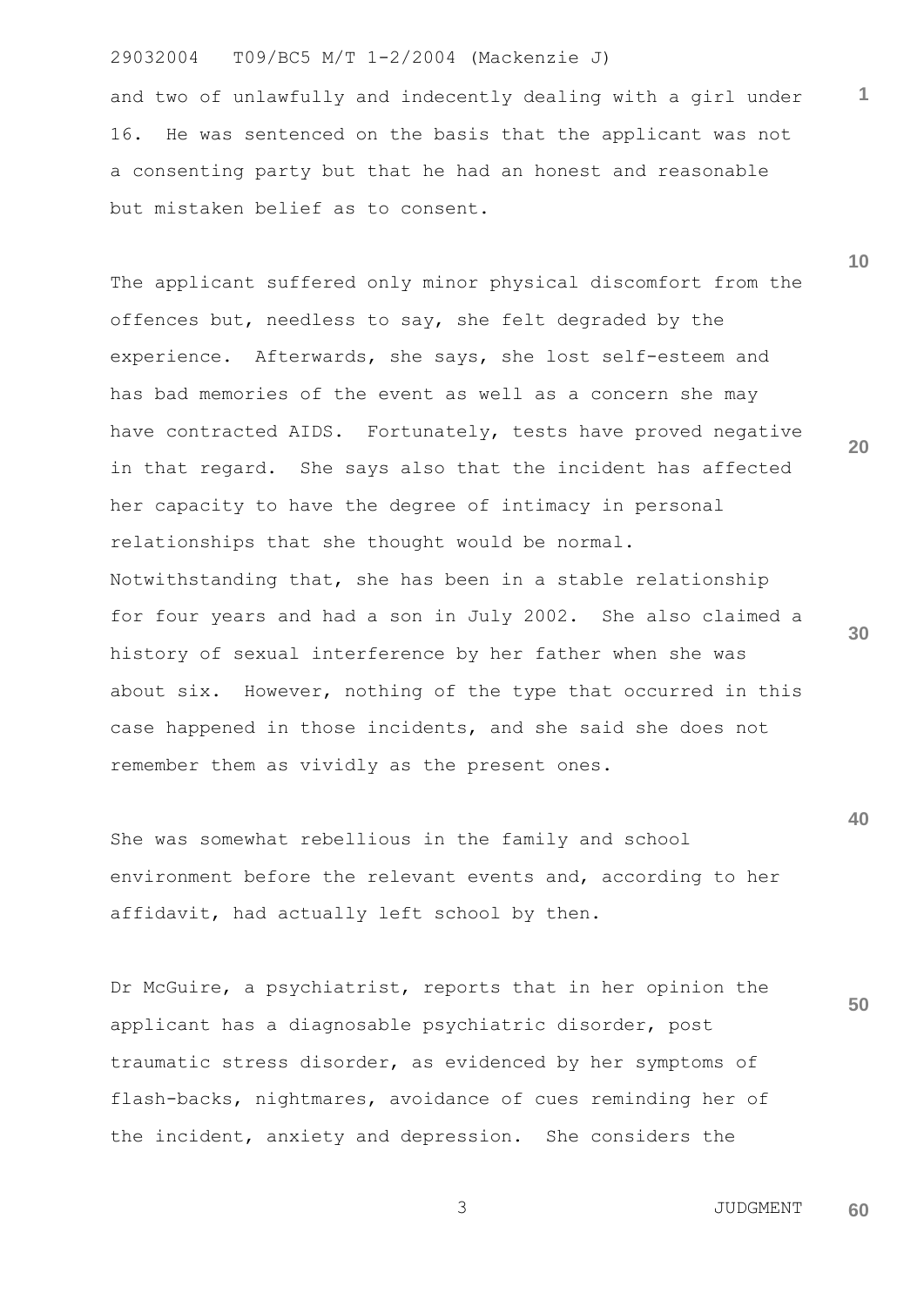symptoms are present to a severe degree. She believes that the offences reinforced pre-existing problems as a result of the alleged conduct of her father, thereby rendering her more vulnerable to the offences. The response may possibly have been more severe than what otherwise may have happened. Dr McGuire says that the applicant experiences a sense of violation and markedly reduced self-worth. She also suffers anxiety and insecurity, rendering her virtually housebound unless accompanied.

The applicant is also entirely aversive of sexual relations, a condition that the doctor believes will continue for an indefinite period. Dr McGuire also says that despite her situation, she appears to have a fairly optimistic view of the future with an ambition to obtain her year 10 certificate to gain employment in a vocation that she is interested in pursuing.

The somewhat intractable relation between regulation 1A of the Criminal Offences Victims Regulation (1995) and the provisions of the Act itself were discussed in dialogue between Ms Fadden and me in the course of the hearing. It is not the occasion to say more about the regulation at this point except to reinforce the recognition of the members of the Court in Jullie v. Attwell [2002] 2 Qd R 367 that a wholly consistent interpretation of Regulation 1A is very difficult. Not the least of that is the interface between the condition of post traumatic stress disorder and specific categories that have been listed.

**10**

**1**

**30**

**40**

**50**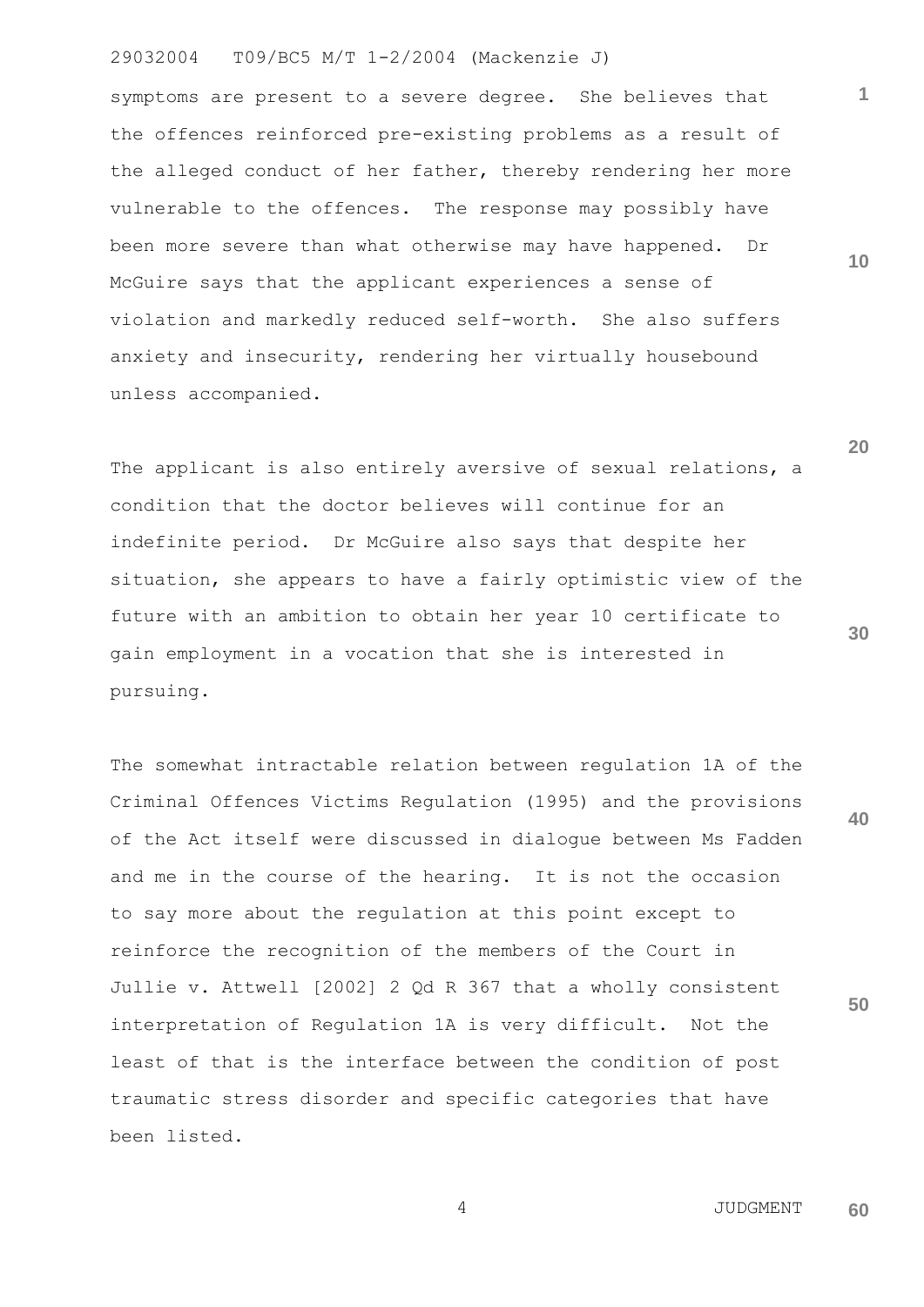In any event, the regulation prescribes that the totality of the adverse impacts of a sexual offence suffered by a person to the extent that impacts are not otherwise an injury under Section 20 are prescribed as an injury. The definition of "adverse impact" sets out a number of consequences that are to be taken into account including anything not in the specific examples that the Court considers is an adverse impact. The range of compensation that may be awarded for adverse impacts of sexual offence apart from post traumatic stress disorder is from 1 per cent to 100 per cent of prescribed amount which is at present \$75,000. There is an obligation to scale compensation for a particular injury according to seriousness with the maximum allowable being reserved for the most serious injuries.

In a broad sort of way, the applicant's decisions on the day placed her in the environment in which the offences occurred. However, she was young at the time and apparently not used to alcohol or amphetamines. She did nothing that indicated that she was interested in engaging in sexual activity with the respondent, whatever else she may have been interested in. In reality, she was preyed on by the respondent who was in his mid-30s. In the particular circumstances, no reduction under Section 25(7) is required.

I accept that the incident has had relatively serious effects. However, the serious, physical consequences referred to in regulation  $1A(2)$  (d)(e)(f) were not suffered. She has fortunately been in a stable relationship for about four years **10**

**1**

**20**

**30**

**40**